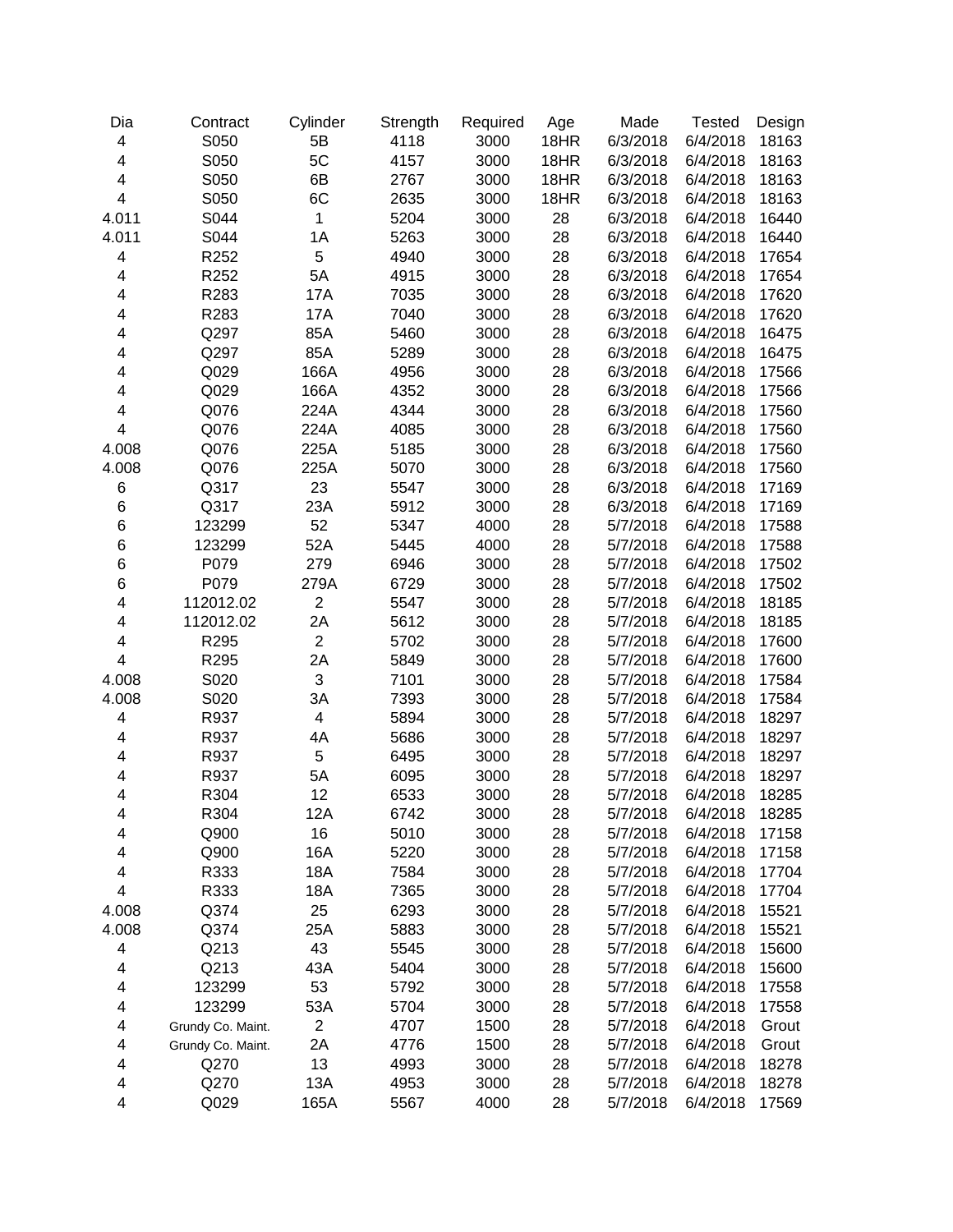| 4                       | Q029          | 165A        | 5373  | 4000 | 28             | 5/7/2018  | 6/4/2018 | 17569  |
|-------------------------|---------------|-------------|-------|------|----------------|-----------|----------|--------|
| 4.011                   | P079          | 280         | 4436  | 3000 | 28             | 5/7/2018  | 6/4/2018 | 16271  |
| 4.011                   | P079          | 280A        | 4612  | 3000 | 28             | 5/7/2018  | 6/4/2018 | 16271  |
| 4                       | Q031          | 316         | 4854  | 3000 | 28             | 5/7/2018  | 6/4/2018 | 16486  |
| 4                       | Q031          | 316A        | 4811  | 3000 | 28             | 5/7/2018  | 6/4/2018 | 16486  |
| 4                       | P047          | 388A        | 6100  | 3000 | 28             | 5/7/2018  | 6/4/2018 | 17560  |
| 4                       | P047          | 388A        | 6115  | 3000 | 28             | 5/7/2018  | 6/4/2018 | 17560  |
| 4                       | Q921          | 711         | 6041  | 3000 | 28             | 5/7/2018  | 6/4/2018 | 17181  |
| 4                       | Q921          | 711A        | 5853  | 3000 | 28             | 5/7/2018  | 6/4/2018 | 17181  |
| 4                       | P230          | 945         | 5403  | 4000 | 28             | 5/7/2018  | 6/4/2018 | 18108  |
| 4                       | P230          | 945A        | 5671  | 4000 | 28             | 5/7/2018  | 6/4/2018 | 18108  |
| 4                       | P230          | 946         | 5082  | 3000 | 28             | 5/7/2018  | 6/4/2018 | 17308  |
| $\overline{\mathbf{4}}$ | P230          | 946A        | 5221  | 3000 | 28             | 5/7/2018  | 6/4/2018 | 17308  |
| 4.014                   | P230          | 947         | 4931  | 3000 | 28             | 5/7/2018  | 6/4/2018 | 17308  |
| 4.014                   | P230          | 947A        | 4783  | 3000 | 28             | 5/7/2018  | 6/4/2018 | 17308  |
| 4                       | P230          | 948         | 5122  | 3000 | 28             | 5/7/2018  | 6/4/2018 | 15275  |
| $\overline{\mathbf{4}}$ | P230          | 948A        | 5179  | 3000 | 28             | 5/7/2018  | 6/4/2018 | 15275  |
| $\overline{\mathbf{4}}$ | N041          | 3F          | 2839  | 3000 | 8 HOUR         | 6/4/2018  | 6/4/2018 | 18287  |
| $\overline{\mathbf{4}}$ | N041          | 3F          | 3329  | 3000 | 8 HOUR         | 6/4/2018  | 6/4/2018 | 18287  |
| $\overline{\mathbf{4}}$ | Q172          | 57B         | 3994  | 3000 | $\overline{7}$ | 5/29/2018 | 6/5/2018 | 16790  |
| 4.008                   | 10SAB1-S3-005 | 2ARB        | 11929 | 5000 | 28             | 5/8/2018  | 6/5/2018 | 17426  |
| 4.008                   | 10SAB1-S3-005 | 2ARB        | 10948 | 5000 | 28             | 5/8/2018  | 6/5/2018 | 17426  |
| 4                       | 112012.02     | 3           | 5081  | 3000 | 28             | 5/8/2018  | 6/5/2018 | 18185  |
| 4                       | 112012.02     | 3A          | 5472  | 3000 | 28             | 5/8/2018  | 6/5/2018 | 18185  |
| 4                       | R226          | 8A          | 5139  | 3000 | 28             | 5/8/2018  | 6/5/2018 | 17214  |
| 4                       | R226          | 8A          | 5162  | 3000 | 28             | 5/8/2018  | 6/5/2018 | 17214  |
| 4                       | R228          | <b>12A</b>  | 5181  | 3000 | 28             | 5/8/2018  | 6/5/2018 | 17130  |
| 4                       | R228          | 12A         | 5020  | 3000 | 28             | 5/8/2018  | 6/5/2018 | 17130  |
| 4                       | R283          | 18A         | 6293  | 3000 | 28             | 5/8/2018  | 6/5/2018 | 17620  |
| 4                       | R283          | 18A         | 6881  | 3000 | 28             | 5/8/2018  | 6/5/2018 | 17620  |
| 4                       | R272          | <b>MP27</b> | 6325  | 3000 | 28             | 5/8/2018  | 6/5/2018 | 17612  |
| 4                       | R272          | MP27A       | 6342  | 3000 | 28             | 5/8/2018  | 6/5/2018 | 17612  |
| 4.008                   | Q213          | 44          | 4792  | 3000 | 28             | 5/8/2018  | 6/5/2018 | 15600  |
| 4.008                   | Q213          | 44A         | 4915  | 3000 | 28             | 5/8/2018  | 6/5/2018 | 15600  |
| 6                       | Q292          | 39          | 4921  | 3000 | 28             | 5/8/2018  | 6/5/2018 | 17698  |
| 6                       | Q292          | 39A         | 4712  | 3000 | 28             | 5/8/2018  | 6/5/2018 | 17698  |
| 6                       | Q292          | 39B         | 6440  | 3000 | 28             | 5/8/2018  | 6/5/2018 | 17698  |
| 6                       | Q292          | 39C         | 6458  | 3000 | 28             | 5/8/2018  | 6/5/2018 | 17698  |
| 4                       | Q029          | <b>G70A</b> | 8433  | 3000 | 28             | 5/8/2018  | 6/5/2018 | 17487  |
| 4                       | Q029          | <b>G70A</b> | 6465  | 3000 | 28             | 5/8/2018  | 6/5/2018 | 17487  |
| 4                       | Q076          | 148A        | 5506  | 3000 | 28             | 5/8/2018  | 6/5/2018 | 162225 |
| 4                       | Q076          | 148A        | 4173  | 3000 | 28             | 5/8/2018  | 6/5/2018 | 162225 |
| 4                       | M089          | 233A        | 4467  | 3000 | 28             | 5/8/2018  | 6/5/2018 | 17619  |
| $\overline{\mathbf{4}}$ | M089          | 233A        | 4919  | 3000 | 28             | 5/8/2018  | 6/5/2018 | 17619  |
| 4.011                   | Q030          | 237A        | 3683  | 3000 | 28             | 5/8/2018  | 6/5/2018 | 17257  |
| 4.011                   | Q030          | 237A        | 4256  | 3000 | 28             | 5/8/2018  | 6/5/2018 | 17257  |
| 4                       | Q030          | 238A        | 3923  | 3000 | 28             | 5/8/2018  | 6/5/2018 | 17679  |
| 4                       | Q030          | 238A        | 3721  | 3000 | 28             | 5/8/2018  | 6/5/2018 | 17679  |
| 4                       | P047          | 389A        | 5046  | 3000 | 28             | 5/8/2018  | 6/5/2018 | 17560  |
| 4                       | P047          | 389A        | 5664  | 3000 | 28             | 5/8/2018  | 6/5/2018 | 17560  |
| 4                       | P047          | 390A        | 6426  | 3000 | 28             | 5/8/2018  | 6/5/2018 | 17181  |
| $\overline{\mathbf{4}}$ | P047          | 390A        | 6245  | 3000 | 28             | 5/8/2018  | 6/5/2018 | 17181  |
|                         |               |             |       |      |                |           |          |        |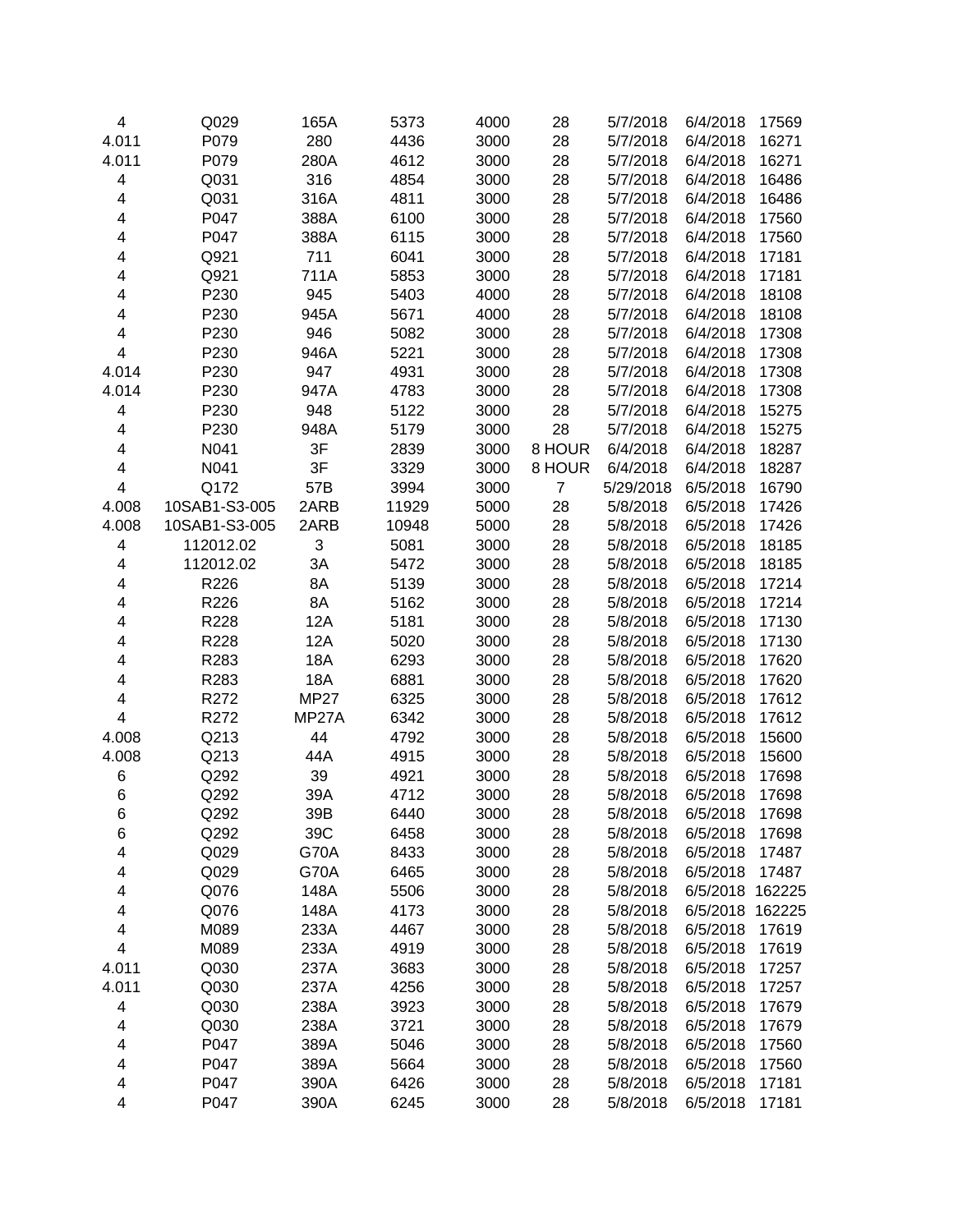| 4                       | R321   | $\mathbf{2}$   | 5214 | 3000 | 28             | 5/8/2018  | 6/5/2018 | 18790 |
|-------------------------|--------|----------------|------|------|----------------|-----------|----------|-------|
| 4                       | R321   | 2A             | 5405 | 3000 | 28             | 5/8/2018  | 6/5/2018 | 18790 |
| 4                       | 119887 | $\overline{2}$ | 5405 | 3000 | 28             | 5/8/2018  | 6/5/2018 | 16205 |
| $\overline{\mathbf{4}}$ | 119887 | 2A             | 4884 | 3000 | 28             | 5/8/2018  | 6/5/2018 | 16205 |
| 4.008                   | R304   | 13             | 8632 | 3000 | 28             | 5/8/2018  | 6/5/2018 | 18251 |
| 4.008                   | R304   | 13A            | 8857 | 3000 | 28             | 5/8/2018  | 6/5/2018 | 18251 |
| 6                       | 123299 | 54             | 4733 | 3000 | 28             | 5/8/2018  | 6/5/2018 | 17588 |
| 6                       | 123299 | 54A            | 4640 | 3000 | 28             | 5/8/2018  | 6/5/2018 | 17588 |
| 6                       | P079   | 281            | 5476 | 3000 | 28             | 5/8/2018  | 6/5/2018 | 17502 |
| 6                       | P079   | 281A           | 5717 | 3000 | 28             | 5/8/2018  | 6/5/2018 | 17502 |
| 4                       | Q172   | 52             | 5083 | 3000 | 28             | 5/8/2018  | 6/5/2018 | 16790 |
| 4                       | Q172   | 52A            | 4984 | 3000 | 28             | 5/8/2018  | 6/5/2018 | 16790 |
| 4                       | P083   | 63             | 4448 | 3000 | 28             | 5/8/2018  | 6/5/2018 |       |
| 4                       | P083   | 63A            | 4846 | 3000 | 28             | 5/8/2018  | 6/5/2018 |       |
| 4                       | N383   | 98             | 4707 | 3000 | 28             | 5/8/2018  | 6/5/2018 |       |
| 4                       | N383   | 98A            | 4811 | 3000 | 28             | 5/8/2018  | 6/5/2018 |       |
| 4.014                   | N383   | 99             | 5012 | 3000 | 28             | 5/8/2018  | 6/5/2018 |       |
| 4.014                   | N383   | 99A            | 4745 | 3000 | 28             | 5/8/2018  | 6/5/2018 |       |
| 4                       | Q029   | 167A           | 4501 | 3000 | 28             | 5/8/2018  | 6/5/2018 | 17566 |
| 4                       | Q029   | 167A           | 4235 | 3000 | 28             | 5/8/2018  | 6/5/2018 | 17566 |
| 4                       | P922   | 167            | 3892 | 3000 | 28             | 5/8/2018  | 6/5/2018 | 16086 |
| 4                       | P922   | 167A           | 4022 | 3000 | 28             | 5/8/2018  | 6/5/2018 | 16086 |
| 4                       | P230   | 949            | 5230 | 3000 | 28             | 5/8/2018  | 6/5/2018 | 17295 |
| 4                       | P230   | 949A           | 5071 | 3000 | 28             | 5/8/2018  | 6/5/2018 | 17295 |
| 4                       | P230   | 951            | 5700 | 4000 | 28             | 5/8/2018  | 6/5/2018 | 18108 |
| 4                       | P230   | 951A           | 5680 | 4000 | 28             | 5/8/2018  | 6/5/2018 | 18108 |
| 4                       | P230   | 952            | 5283 | 3000 | 28             | 5/8/2018  | 6/5/2018 | 17279 |
| 4                       | P230   | 952A           | 5340 | 3000 | 28             | 5/8/2018  | 6/5/2018 | 17279 |
| 4                       | S041   | 3D             | 6241 | 3000 | $\mathbf{1}$   | 6/4/2018  | 6/6/2018 | 18287 |
| 4                       | S041   | 3E             | 6184 | 3000 | 1              | 6/4/2018  | 6/6/2018 | 18287 |
| 4                       | R307   | 4B             | 4126 | 3000 | $\overline{7}$ | 5/30/2018 | 6/6/2018 | 18284 |
| 4                       | R307   | 4C             | 4207 | 3000 | $\overline{7}$ | 5/30/2018 | 6/6/2018 | 18284 |
| 4                       | R236   | 5B             | 3630 | 3000 | 7              | 5/30/2018 | 6/6/2018 | 17596 |
| $\overline{\mathbf{4}}$ | R273   | 10B            | 4029 | 3000 | $\overline{7}$ | 5/30/2018 | 6/6/2018 | 18094 |
| 4.011                   | 119887 | $\mathfrak{S}$ | 5163 | 3000 | 28             | 5/9/2018  | 6/6/2018 | 16205 |
| 4.011                   | 119887 | 3A             | 5270 | 3000 | 28             | 5/9/2018  | 6/6/2018 | 16205 |
| 4                       | R343   | 10             | 6148 | 3500 | 28             | 5/9/2018  | 6/6/2018 | 18125 |
| 4                       | R343   | 10A            | 6051 | 3500 | 28             | 5/9/2018  | 6/6/2018 | 18125 |
| 4                       | R272   | <b>MP28</b>    | 5322 | 3000 | 28             | 5/9/2018  | 6/6/2018 | 17612 |
| 4                       | R272   | MP28A          | 5349 | 3000 | 28             | 5/9/2018  | 6/6/2018 | 17612 |
| 4                       | R040   | 39A            | 5694 | 3000 | 28             | 5/9/2018  | 6/6/2018 | 17374 |
| 4                       | R040   | 39A            | 5560 | 3000 | 28             | 5/9/2018  | 6/6/2018 | 17374 |
| 4                       | P083   | 64             | 6020 | 3000 | 28             | 5/9/2018  | 6/6/2018 | 17256 |
| 4                       | P083   | 64A            | 5988 | 3000 | 28             | 5/9/2018  | 6/6/2018 | 17256 |
| 4                       | R243   | $\overline{c}$ | 4678 | 3000 | 28             | 5/9/2018  | 6/6/2018 | 17644 |
| 4                       | R243   | 2A             | 4670 | 3000 | 28             | 5/9/2018  | 6/6/2018 | 17644 |
| 4.008                   | R321   | $\sqrt{3}$     | 5564 | 3000 | 28             | 5/9/2018  | 6/6/2018 | 18290 |
| 4.008                   | R321   | 3A             | 5707 | 3000 | 28             | 5/9/2018  | 6/6/2018 | 18290 |
| 4                       | 113010 | 4A             | 6066 | 3000 | 28             | 5/9/2018  | 6/6/2018 | 18185 |
| 4                       | 113010 | 4A             | 5664 | 3000 | 28             | 5/9/2018  | 6/6/2018 | 18185 |
| 4                       | R943   | 6A             | 5580 | 3000 | 28             | 5/9/2018  | 6/6/2018 | 17181 |
| 4                       | R943   | 6A             | 5607 | 3000 | 28             | 5/9/2018  | 6/6/2018 | 17181 |
|                         |        |                |      |      |                |           |          |       |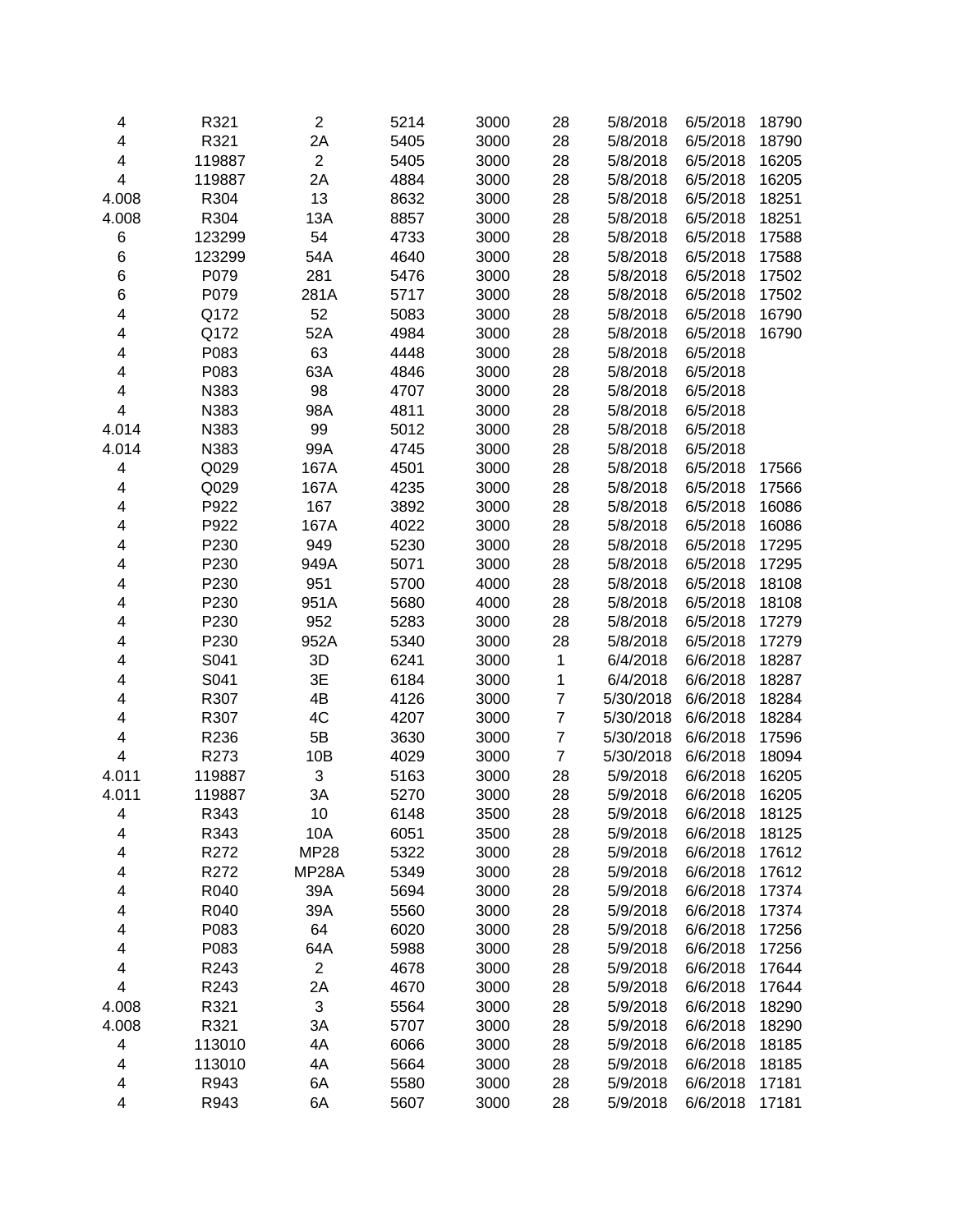| 4                       | R299          | 10             | 6864  | 3000 | 28             | 5/9/2018  | 6/6/2018        | 18323  |
|-------------------------|---------------|----------------|-------|------|----------------|-----------|-----------------|--------|
| 4                       | R299          | 10A            | 6566  | 3000 | 28             | 5/9/2018  | 6/6/2018        | 18323  |
| 4                       | R339          | 11A            | 4429  | 3000 | 28             | 5/9/2018  | 6/6/2018        | 17545  |
| 4                       | R339          | 11A            | 4303  | 3000 | 28             | 5/9/2018  | 6/6/2018        | 17545  |
| 4                       | Q374          | 26             | 6124  | 3000 | 28             | 5/9/2018  | 6/6/2018 115521 |        |
| 4                       | Q374          | 26A            | 6334  | 3000 | 28             | 5/9/2018  | 6/6/2018        | 115521 |
| 4.011                   | R260          | BB30A          | 4250  | 3000 | 28             | 5/9/2018  | 6/6/2018        | 17682  |
| 4.011                   | R260          | BB30B          | 4403  | 3000 | 28             | 5/9/2018  | 6/6/2018        | 17682  |
| 4                       | R260          | BB30C          | 4141  | 3000 | 28             | 5/9/2018  | 6/6/2018        | 17682  |
| 4                       | R260          | BB30D          | 4286  | 3000 | 28             | 5/9/2018  | 6/6/2018        | 17682  |
| 6                       | 123299        | 55             | 5480  | 3000 | 28             | 5/9/2018  | 6/6/2018        | 17588  |
| 6                       | 123299        | 55A            | 5606  | 3000 | 28             | 5/9/2018  | 6/6/2018        | 17588  |
| 4                       | Q076          | 149A           | 4954  | 3000 | 28             | 5/9/2018  | 6/6/2018        | 162225 |
| 4                       | Q076          | 149A           | 5154  | 3000 | 28             | 5/9/2018  | 6/6/2018 162225 |        |
| 4                       | M089          | 234A           | 3806  | 3000 | 28             | 5/9/2018  | 6/6/2018        | 17619  |
| 4                       | M089          | 234A           | 4182  | 3000 | 28             | 5/9/2018  | 6/6/2018        | 17619  |
| 4                       | Q030          | 239A           | 5202  | 3000 | 28             | 5/9/2018  | 6/6/2018        | 17257  |
| $\overline{\mathbf{4}}$ | Q030          | 239A           | 5193  | 3000 | 28             | 5/9/2018  | 6/6/2018        | 17257  |
| 4.011                   | Q030          | 240A           | 4257  | 3000 | 28             | 5/9/2018  | 6/6/2018        | 17679  |
| 4.011                   | Q030          | 240A           | 4247  | 3000 | 28             | 5/9/2018  | 6/6/2018        | 17679  |
| 4                       | 119978        | 1              | 6541  | 3000 | 28             | 5/9/2018  | 6/6/2018        | 16085  |
| 4                       | 119978        | 1A             | 6354  | 3000 | 28             | 5/9/2018  | 6/6/2018        | 16085  |
| 4                       | S166          | 5A             | 6166  | 3000 | 50             | 4/17/2018 | 6/6/2018        | 18185  |
| 4                       | S166          | 5A             | 7009  | 3000 | 50             | 4/17/2018 | 6/6/2018        | 18185  |
| 4                       | S166          | 6A             | 7653  | 3000 | 49             | 4/18/2018 | 6/6/2018        | 17132  |
| 4                       | S166          | 6A             | 7853  | 3000 | 49             | 4/18/2018 | 6/6/2018        | 17132  |
| 4                       | P047          | 391A           | 3278  | 3000 | 28             | 5/9/2018  | 6/6/2018        | 17560  |
| 4                       | P047          | 391A           | 3186  | 3000 | 28             | 5/9/2018  | 6/6/2018        | 17560  |
| 4                       | P230          | 950            | 5537  | 3000 | 28             | 5/9/2018  | 6/6/2018        | 17279  |
| 4                       | P230          | 950A           | 5313  | 3000 | 28             | 5/9/2018  | 6/6/2018        | 17279  |
| 4                       | P230          | 953            | 5751  | 3000 | 28             | 5/9/2018  | 6/6/2018        | 17308  |
| 4                       | P230          | 953A           | 5536  | 3000 | 28             | 5/9/2018  | 6/6/2018        | 17308  |
| 4                       | P230          | 954            | 5933  | 4000 | 28             | 5/9/2018  | 6/6/2018        | 18108  |
| 4                       | P230          | 954A           | 5387  | 4000 | 28             | 5/9/2018  | 6/6/2018        | 18108  |
| 4                       | 10SAB1-S3-005 | 3ARB           | 10753 | 5000 | 24             | 5/14/2018 | 6/7/2018        | 17426  |
| 4                       | 10SAB1-S3-005 | 3ARB           | 9570  | 5000 | 24             | 5/14/2018 | 6/7/2018        | 17426  |
| 4                       | 10SAB1-S3-005 | 4ARB           | 9799  | 5000 | 20             | 5/18/2018 | 6/7/2018        | 17426  |
| 4                       | 10SAB1-S3-005 | 4ARB           | 10696 | 5000 | 20             | 5/18/2018 | 6/7/2018        | 17426  |
| 4.011                   | 10SAB1-S3-005 | 5ARB           | 9400  | 5000 | 15             | 5/23/2018 | 6/7/2018        | 17426  |
| 4.011                   | 10SAB1-S3-005 | 5ARB           | 9263  | 5000 | 15             | 5/23/2018 | 6/7/2018        | 17426  |
| 4                       | 10SAB1-S3-005 | 6ARB           | 9208  | 5000 | 8              | 5/30/2018 | 6/7/2018        | 17426  |
| 4                       | 10SAB1-S3-005 | 6ARB           | 9654  | 5000 | 8              | 5/30/2018 | 6/7/2018        | 17426  |
| 4                       | R236          | 6B             | 4188  | 3000 | $\overline{7}$ | 5/31/2018 | 6/7/2018        | 17596  |
| 6                       | P079          | 289C           | 4541  | 3000 | 14             | 5/24/2018 | 6/7/2018        | 17502  |
| 4                       | S082          | 1              | 5432  | 3000 | 28             | 5/10/2018 | 6/7/2018        | 16620  |
| 4                       | S082          | 1A             | 5428  | 3000 | 28             | 5/10/2018 | 6/7/2018        | 16620  |
| 4.008                   | S084          | $\overline{c}$ | 7065  | 3000 | 28             | 5/10/2018 | 6/7/2018        | 18168  |
| 4.008                   | S084          | 2A             | 7336  | 3000 | 28             | 5/10/2018 | 6/7/2018        | 18168  |
| 4                       | R321          | 4              | 5492  | 3000 | 28             | 5/10/2018 | 6/7/2018        | 17579  |
| 4                       | R321          | 4A             | 5332  | 3000 | 28             | 5/10/2018 | 6/7/2018        | 17579  |
| 4                       | R246          | 5              | 5507  | 3000 | 28             | 5/10/2018 | 6/7/2018        | 17641  |
| 4                       | R246          | 5A             | 5456  | 3000 | 28             | 5/10/2018 | 6/7/2018        | 17641  |
|                         |               |                |       |      |                |           |                 |        |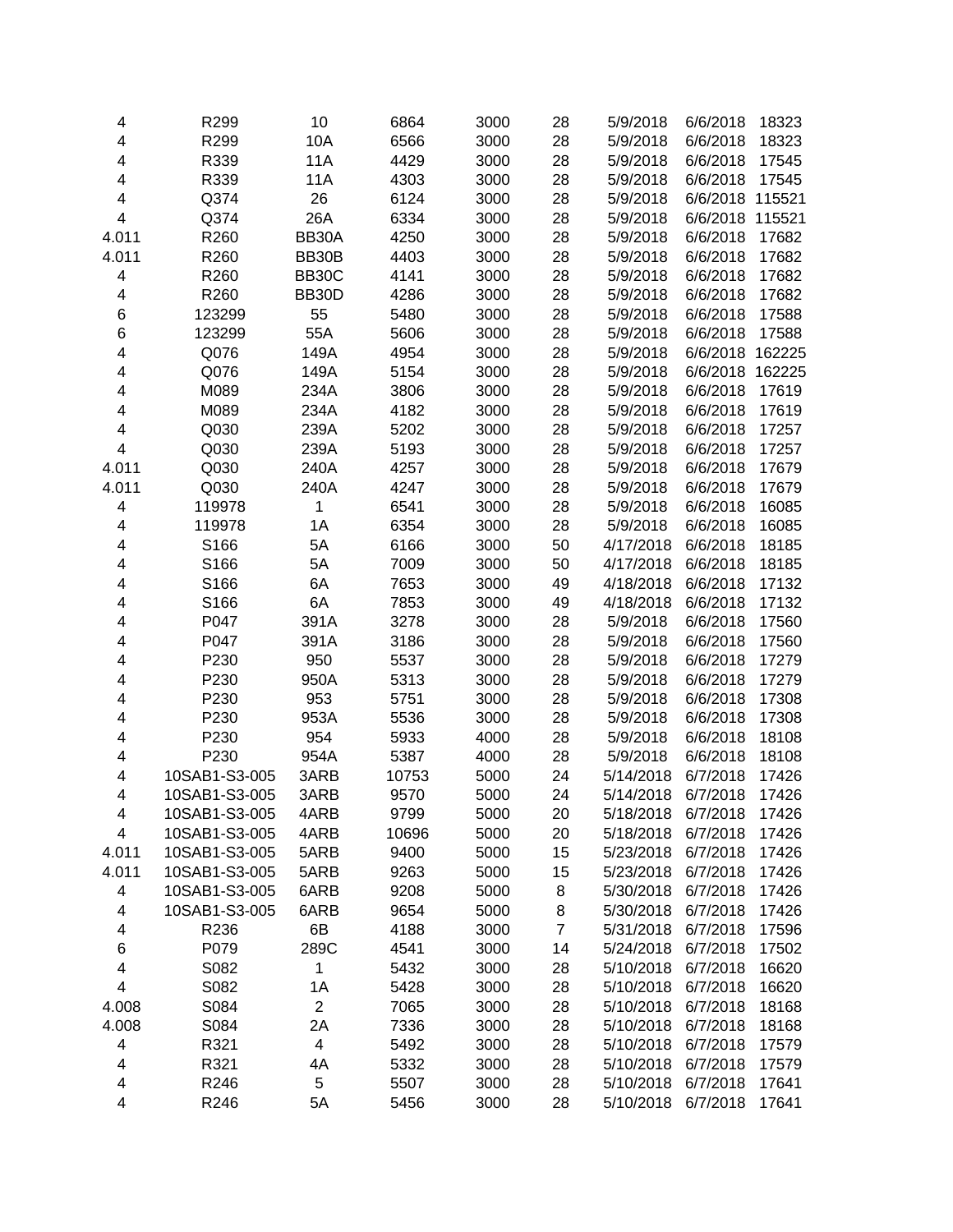| 4                       | R285         | 8                       | 5188         | 3000 | 28       | 5/10/2018              | 6/7/2018             | 18097          |
|-------------------------|--------------|-------------------------|--------------|------|----------|------------------------|----------------------|----------------|
| 4                       | R285         | 8A                      | 5164         | 3000 | 28       | 5/10/2018              | 6/7/2018             | 18097          |
| 4                       | P927         | 136                     | 6072         | 3000 | 28       | 5/10/2018              | 6/7/2018             | 15600          |
| 4                       | P927         | 136A                    | 6421         | 3000 | 28       | 5/10/2018              | 6/7/2018             | 15600          |
| 4                       | P047         | 155A                    | 5497         | 3000 | 28       | 5/10/2018              | 6/7/2018             | 16225          |
| 4                       | P047         | 155A                    | 5112         | 3000 | 28       | 5/10/2018              | 6/7/2018             | 16225          |
| 4.011                   | S068         | 1                       | 6108         | 3000 | 28       | 5/10/2018              | 6/7/2018             | 17567          |
| 4.011                   | S068         | 1A                      | 5857         | 3000 | 28       | 5/10/2018              | 6/7/2018             | 17567          |
| 4                       | 119887       | $\overline{\mathbf{4}}$ | 4853         | 3000 | 28       | 5/10/2018              | 6/7/2018             | 16205          |
| 4                       | 119887       | 4A                      | 5004         | 3000 | 28       | 5/10/2018              | 6/7/2018             | 16205          |
| 6                       | P079         | 282                     | 6266         | 3000 | 28       | 5/10/2018              | 6/7/2018             | 17502          |
| 6                       | P079         | 282A                    | 5853         | 3000 | 28       | 5/10/2018              | 6/7/2018             | 17502          |
| 6                       | P079         | 282C                    | 6692         | 3000 | 28       | 5/10/2018              | 6/7/2018             | 17502          |
| 6                       | P079         | 282D                    | 6468         | 3000 | 28       | 5/10/2018              | 6/7/2018             | 17502          |
| 6                       | P079         | 284                     | 6678         | 3000 | 28       | 5/10/2018              | 6/7/2018             | 17502          |
| 6                       | P079         | 284A                    | 6927         | 3000 | 28       | 5/10/2018              | 6/7/2018             | 17502          |
| 4                       | R299         | 11                      | 3283         | 3000 | 28       | 5/10/2018              | 6/7/2018             | 18323          |
| $\overline{\mathbf{4}}$ | R299         | 11A                     | 3561         | 3000 | 28       | 5/10/2018              | 6/7/2018             | 18323          |
| 4.011                   | R329         | 12A                     | 8143         | 3000 | 28       | 5/10/2018              | 6/7/2018             | 18061          |
| 4.011                   | R329         | 12A                     | 8172         | 3000 | 28       | 5/10/2018              | 6/7/2018             | 18061          |
| 4                       | R283         | 19A                     | 6803         | 3000 | 28       | 5/10/2018              | 6/7/2018             | 17620          |
| 4                       | R283         | 19A                     | 6410         | 3000 | 28       | 5/10/2018              | 6/7/2018             | 17620          |
| 4                       | R260         | BB31A                   | 4987         | 3000 | 28       | 5/10/2018              | 6/7/2018             | 17682          |
| 4                       | R260         | BB31B                   | 5303         | 3000 | 28       | 5/10/2018              | 6/7/2018             | 17682          |
| 4                       | N383         | 100                     | 5378         | 3000 | 28       | 5/10/2018              | 6/7/2018             |                |
| 4                       | N383         | 100A                    | 5355         | 3000 | 28       | 5/10/2018              | 6/7/2018             |                |
| 4                       | N383         | 101                     | 5069         | 3000 | 28       | 5/10/2018              | 6/7/2018             |                |
| 4                       | N383         | 101A                    | 5141         | 3000 | 28       | 5/10/2018              | 6/7/2018             |                |
| 4                       | N383         | 102                     | 3477         | 3000 | 28       | 5/10/2018              | 6/7/2018             |                |
| 4                       | N383         | 102A                    | 3665         | 3000 | 28       | 5/10/2018              | 6/7/2018             |                |
| 4.011                   | P922         | 168                     | 4268         | 3000 | 28       | 5/10/2018              | 6/7/2018             | 16086          |
| 4.011                   | P922         | 168A                    | 4548         | 3000 | 28       | 5/10/2018              | 6/7/2018             | 16086          |
| $\overline{\mathbf{4}}$ | Q029         | 168A                    | 5480         | 3000 | 28       | 5/10/2018              | 6/7/2018             | 17567          |
| 4                       | Q029         | 168A                    | 5019         | 3000 | 28       | 5/10/2018              | 6/7/2018             | 17567          |
| 4                       | M089         | 235A                    | 5530         | 3000 | 28       | 5/10/2018              | 6/7/2018             | 17619          |
| 4                       | M089         | 235A                    | 5053         | 3000 | 28       | 5/10/2018              | 6/7/2018             | 17619          |
|                         |              |                         |              | 3000 |          |                        |                      |                |
| 4<br>4                  | P079<br>P079 | 283<br>283A             | 5633<br>5387 | 3000 | 28<br>28 | 5/10/2018<br>5/10/2018 | 6/7/2018<br>6/7/2018 | 16271<br>16271 |
| 4                       | P047         | 392A                    | 4259         | 3000 | 28       | 5/10/2018              | 6/7/2018             | 17560          |
|                         | P047         | 392A                    | 4170         | 3000 | 28       | 5/10/2018              | 6/7/2018             | 17560          |
| 4<br>4                  | Q921         | 802                     | 5244         | 3000 | 28       | 5/10/2018              | 6/7/2018             | 17181          |
|                         |              | 802A                    |              | 3000 | 28       |                        |                      | 17181          |
| 4                       | Q921         |                         | 5015         | 3000 |          | 5/10/2018              | 6/7/2018<br>6/7/2018 |                |
| 4                       | R252         | 6                       | 5194         |      | 29       | 5/9/2018               |                      | 17654          |
| 4                       | R252         | 6A                      | 5237         | 3000 | 29       | 5/9/2018               | 6/7/2018             | 17654          |
| 4                       | S074         | 8                       | 6865         | 3000 | 29       | 5/9/2018               | 6/7/2018             | 17695          |
| 4                       | S074         | 8A                      | 7366         | 3000 | 29       | 5/9/2018               | 6/7/2018             | 17695          |
| 4.008                   | S074         | $\boldsymbol{9}$        | 5999         | 3000 | 29       | 5/9/2018               | 6/7/2018             | 17695          |
| 4                       | S074         | 9Α                      | 5932         | 3000 | 29       | 5/9/2018               | 6/7/2018             | 17695          |
| 4                       | P230         | 955                     | 5796         | 3000 | 28       | 5/10/2018              | 6/7/2018             | 17279          |
| 4                       | P230         | 955A                    | 5950         | 3000 | 28       | 5/10/2018              | 6/7/2018             | 17279          |
| 4                       | P230         | 956                     | 4891         | 3000 | 28       | 5/10/2018              | 6/7/2018             | 17295          |
| 4                       | P230         | 956A                    | 5029         | 3000 | 28       | 5/10/2018              | 6/7/2018             | 17295          |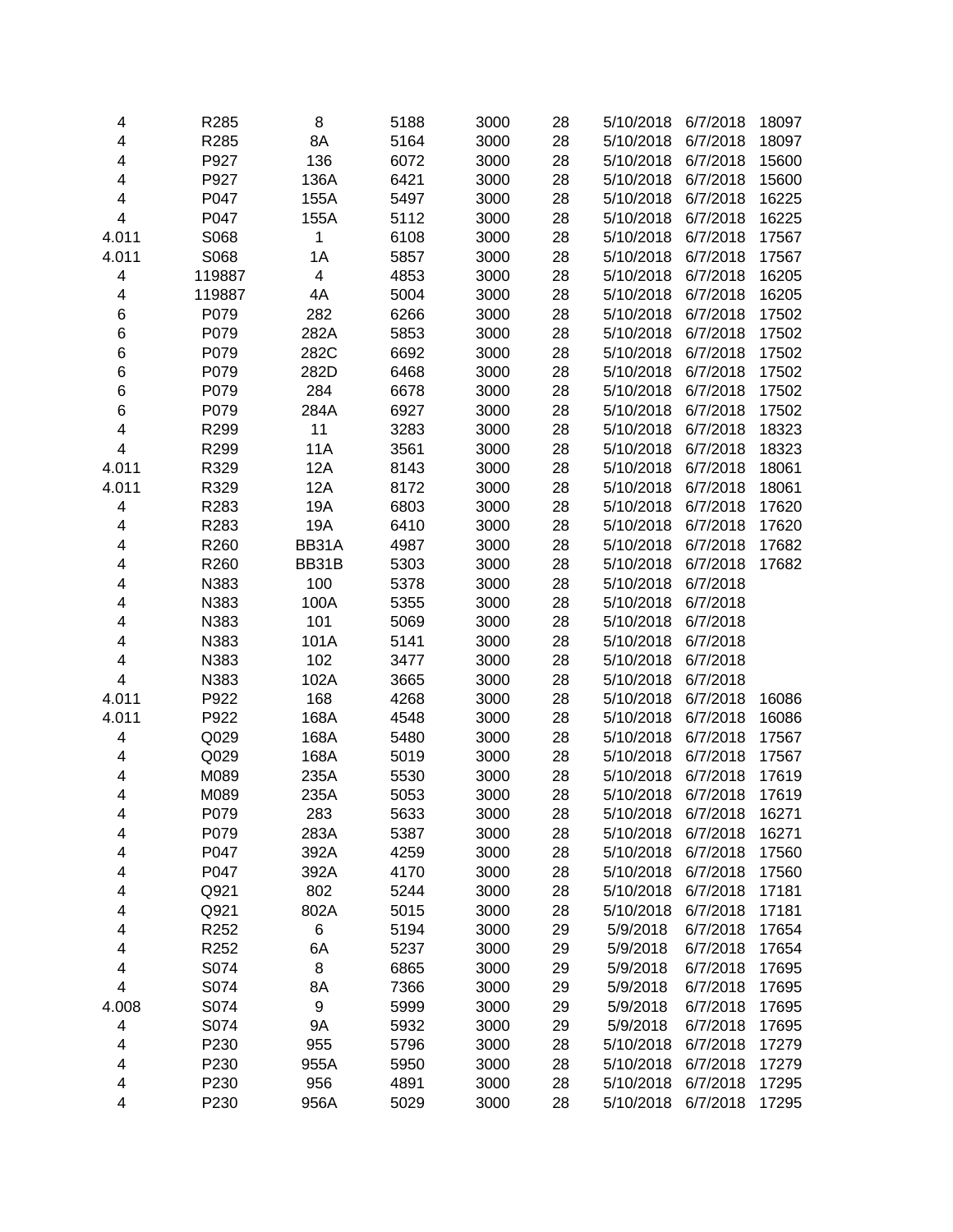| 4     | P230 | 957            | 5546  | 4000 | 28             | 5/10/2018 | 6/7/2018 | 18108 |
|-------|------|----------------|-------|------|----------------|-----------|----------|-------|
| 4     | P230 | 957A           | 5846  | 4000 | 28             | 5/10/2018 | 6/7/2018 | 18108 |
| 4     | Q172 | 58B            | 2356  | 4000 | $\overline{7}$ | 6/1/2018  | 6/8/2018 | 16790 |
| 4     | R236 | 7B             | 3826  | 3000 | $\overline{7}$ | 6/1/2018  | 6/8/2018 | 17596 |
| 4     | Q374 | 31B            | 4063  | 3000 | $\overline{7}$ | 6/1/2018  | 6/8/2018 | 15521 |
| 4     | Q374 | 31C            | 4188  | 3000 | $\overline{7}$ | 6/1/2018  | 6/8/2018 | 15521 |
| 6     | P079 | 290B           | 2722  | 3000 | 3              | 6/5/2018  | 6/8/2018 | 17502 |
| 6     | Q292 | 40             | 4685  | 3000 | 28             | 5/11/2018 | 6/8/2018 | 17698 |
| 6     | Q292 | 40A            | 4384  | 3000 | 28             | 5/11/2018 | 6/8/2018 | 17698 |
| 6     | Q292 | 40B            | 4072  | 3000 | 28             | 5/11/2018 | 6/8/2018 | 17698 |
| 6     | Q292 | 40C            | 4380  | 3000 | 28             | 5/11/2018 | 6/8/2018 | 17698 |
| 4.014 | S084 | 3              | 5945  | 3000 | 28             | 5/11/2018 | 6/8/2018 | 18168 |
| 4.014 | S084 | 3A             | 6121  | 3000 | 28             | 5/11/2018 | 6/8/2018 | 18168 |
| 4     | R252 | $\overline{7}$ | 5517  | 3000 | 28             | 5/11/2018 | 6/8/2018 | 17654 |
| 4     | R252 | 7A             | 5369  | 3000 | 28             | 5/11/2018 | 6/8/2018 | 17654 |
| 4     | R277 | 17             | 4199  | 3000 | 28             | 5/11/2018 | 6/8/2018 | 17641 |
| 4     | R277 | 17A            | 4043  | 3000 | 28             | 5/11/2018 | 6/8/2018 | 17641 |
| 4     | R272 | <b>MP29</b>    | 3010  | 3000 | 28             | 5/11/2018 | 6/8/2018 | 17612 |
| 4     | R272 | MP29A          | 3050  | 3000 | 28             | 5/11/2018 | 6/8/2018 | 17612 |
| 4     | Q297 | 1ARK           | 10990 | 8500 | 28             | 5/11/2018 | 6/8/2018 | 18221 |
| 4     | Q297 | 1ARK           | 11056 | 8500 | 28             | 5/11/2018 | 6/8/2018 | 18221 |
| 4     | S013 | 1A             | 5945  | 3000 | 28             | 5/11/2018 | 6/8/2018 | 18318 |
| 4     | S013 | 1A             | 5878  | 3000 | 28             | 5/11/2018 | 6/8/2018 | 18318 |
| 4.011 | R243 | 3              | 4574  | 3000 | 28             | 5/11/2018 | 6/8/2018 | 17644 |
| 4.011 | R243 | 3A             | 4216  | 3000 | 28             | 5/11/2018 | 6/8/2018 | 17644 |
| 4     | R321 | 5              | 5052  | 3000 | 28             | 5/11/2018 | 6/8/2018 | 18290 |
| 4     | R321 | 5A             | 5037  | 3000 | 28             | 5/11/2018 | 6/8/2018 | 18290 |
| 4     | R321 | $\,6$          | 4830  | 3000 | 28             | 5/11/2018 | 6/8/2018 | 18273 |
| 4     | R321 | 6A             | 4928  | 3000 | 28             | 5/11/2018 | 6/8/2018 | 18273 |
| 4     | R943 | 7A             | 5203  | 3000 | 28             | 5/11/2018 | 6/8/2018 | 17181 |
| 4     | R943 | 7A             | 5173  | 3000 | 28             | 5/11/2018 | 6/8/2018 | 17181 |
| 4     | R339 | 13A            | 7567  | 3000 | 28             | 5/11/2018 | 6/8/2018 | 18061 |
| 4     | R339 | 13A            | 7673  | 3000 | 28             | 5/11/2018 | 6/8/2018 | 18061 |
| 4     | R260 | BB32A          | 4423  | 3000 | 28             | 5/11/2018 | 6/8/2018 | 17682 |
| 4     | R260 | BB32B          | 4383  | 3000 | 28             | 5/11/2018 | 6/8/2018 | 17682 |
| 4.011 | Q308 | 43A            | 5477  | 3000 | 28             | 5/11/2018 | 6/8/2018 | 17129 |
| 4.011 | Q308 | 43A            | 5631  | 3000 | 28             | 5/11/2018 | 6/8/2018 | 17129 |
| 4     | R272 | D47            | 6503  | 3000 | 28             | 5/11/2018 | 6/8/2018 | 16380 |
| 4     | R272 | <b>D47A</b>    | 6433  | 3000 | 28             | 5/11/2018 | 6/8/2018 | 16380 |
| 4     | Q172 | 53             | 4945  | 3000 | 28             | 5/11/2018 | 6/8/2018 | 16490 |
| 4     | Q172 | 53A            | 4636  | 3000 | 28             | 5/11/2018 | 6/8/2018 | 16490 |
| 4     | P083 | 65             | 4086  | 3000 | 28             | 5/11/2018 | 6/8/2018 | 17256 |
| 4     | P083 | 65A            | 4057  | 3000 | 28             | 5/11/2018 | 6/8/2018 | 17256 |
| 4     | N383 | 103            | 4077  | 3000 | 28             | 5/11/2018 | 6/8/2018 |       |
| 4     | N383 | 103A           | 3552  | 3000 | 28             | 5/11/2018 | 6/8/2018 |       |
| 4     | P047 | 156A           | 7870  | 3000 | 28             | 5/11/2018 | 6/8/2018 | 16225 |
| 4     | P047 | 156A           | 7342  | 3000 | 28             | 5/11/2018 | 6/8/2018 | 16225 |
| 4.011 | Q029 | 169A           | 6485  | 4000 | 28             | 5/11/2018 | 6/8/2018 | 17568 |
| 4.011 | Q029 | 169A           | 6678  | 4000 | 28             | 5/11/2018 | 6/8/2018 | 17568 |
| 4     | Q029 | 170A           | 4637  | 4000 | 28             | 5/11/2018 | 6/8/2018 | 17566 |
| 4     | Q029 | 170A           | 4827  | 4000 | 28             | 5/11/2018 | 6/8/2018 | 17566 |
| 4     | P047 | 393A           | 4940  | 3000 | 28             | 5/11/2018 | 6/8/2018 | 17560 |